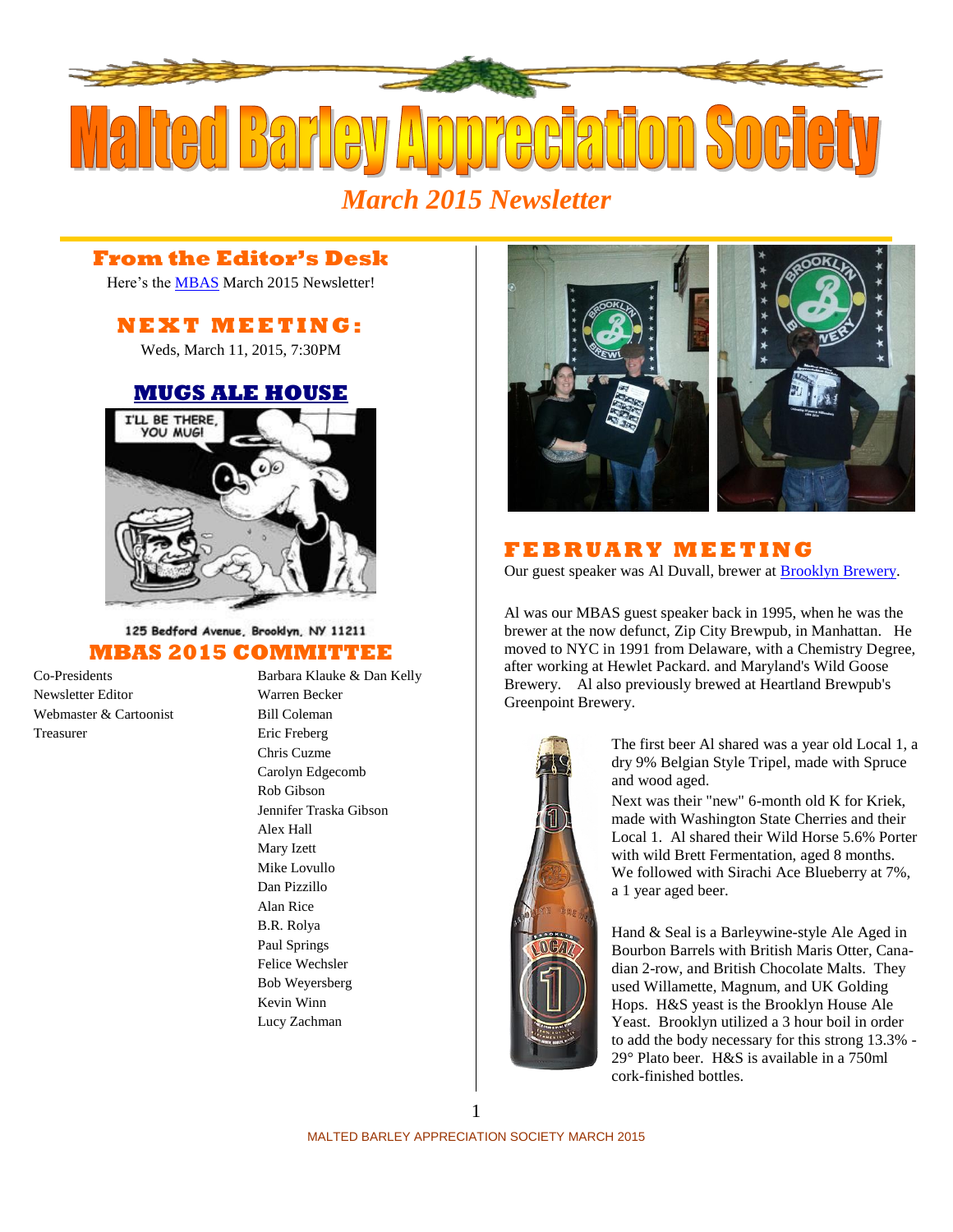Brooklyn is looking to expand in NYC, with a possibility of opening a Staten Island large brewery location, to replace their contract beers made at FX Matt in Utica, NY. Beyond NYC, Brooklyn brews their line-up in Sweden with Carnegie-Pripps.

















2

MALTED BARLEY APPRECIATION SOCIETY MARCH 2015